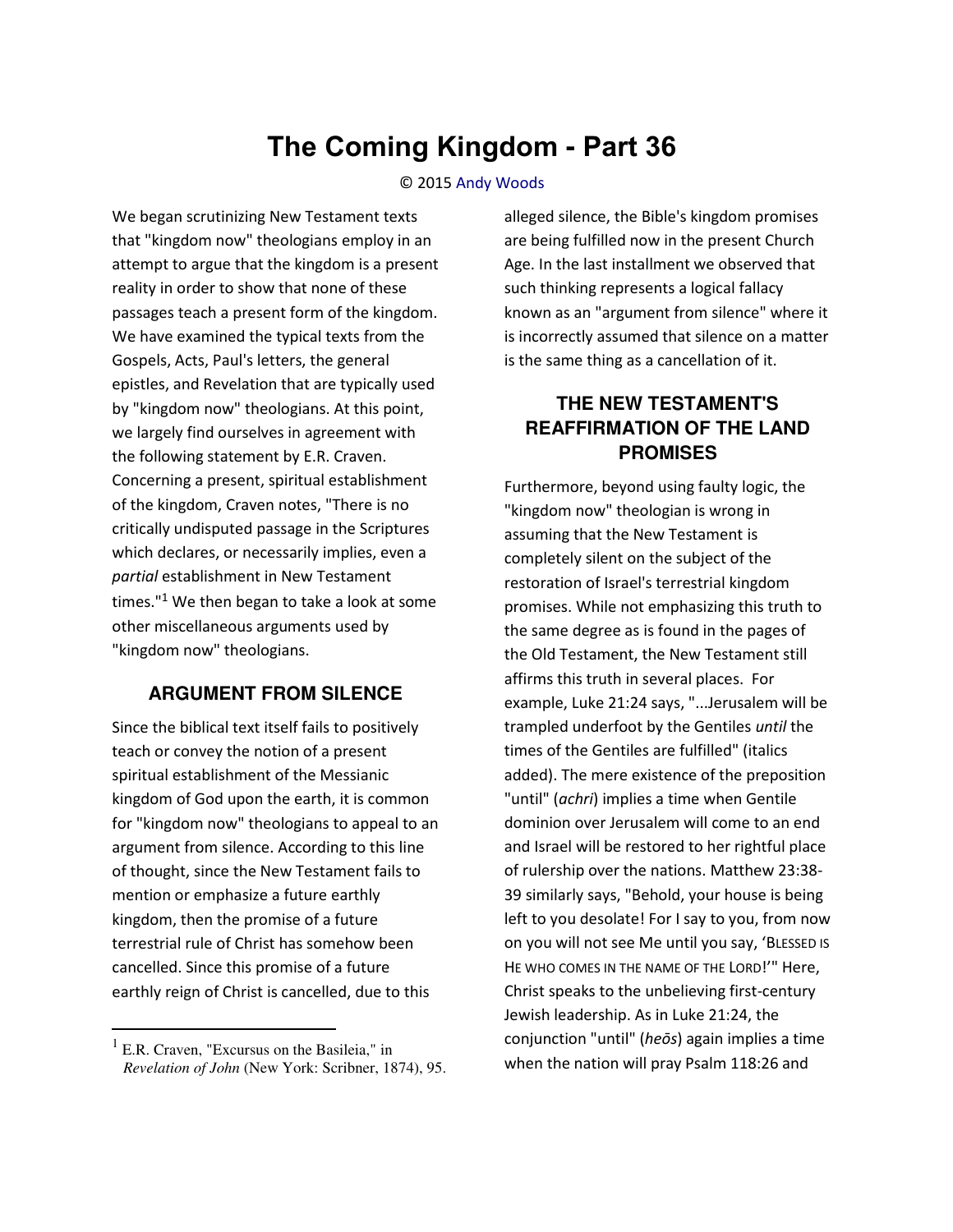consequently see Christ again leaving their house no longer in desolation (Matt. 24:31; 25:31). Christ's promise in Matthew 19:28 also reaffirms the future land promises: "Truly I say to you, that you who have followed Me, in the regeneration when the Son of Man will sit on His glorious throne, you also shall sit upon twelve thrones, judging the twelve tribes of Israel." This verse teaches that the resurrected apostles will reign over Israel's twelve tribes. Just as each tribe was allotted land in Old Testament times (Josh. 13-21), tribal land allocation will also be the reality in the future kingdom age (Ezek. 47-48).

Surely Paul speaks of the future kingdom promises through Israel in Romans 11:25-27:

...that a partial hardening has happened to Israel until the fullness of the Gentiles has come in; and so all Israel will be saved; just as it is written, "THE DELIVERER WILL COME FROM ZION, HE WILL REMOVE UNGODLINESS FROM JACOB.<sup>"</sup> "THIS IS MY COVENANT WITH THEM, WHEN I TAKE AWAY THEIR SINS."

Notice Paul's express assertion that Israel's hardening is only partial, as well as his affirmation of Israel's future deliverance and forgiveness. Paul also discloses God's intention to keep His covenantal obligations to Israel. The Davidic Covenant seems to be in view in 11:26b by mention of the Messianic deliverer (Isa. 59:20). Similarly, the Abrahamic Covenant appears in Romans 11:27a with its allusion to Isaiah 59:21 and Genesis 17:4. The New Covenant seems to be referred to in Romans 11:27b when it cites Jeremiah 31:31. Thus, these verses furnish a clear reaffirmation of the Old Testament kingdom promises.

New Testament reaffirmation of the land promises is also implied in the Apocalypse. In Revelation 7:4-8, we learn of how God will use 144,000 Jews to evangelize the world during the Tribulation (Rev. 7:9-17). Here, we are specifically told that 12,000 Jewish evangelists will come from each of these twelve tribes. In Revelation 14:4, these Jewish evangelists are called the "first fruits." In Israel's harvest cycle, the first fruits of the harvest guaranteed that the general harvest would also come in. In the same way, the conversion of these 144,000 Jews guarantees that the rest of the Jewish remnant will also be converted (Zech. 12:10; 13:8-9).

Moreover, Revelation 20:7-10 speaks of a final, failed satanic rebellion at the end of the Millennial kingdom as described in Revelation 20:9: "And they came up on the broad plain of the earth and surrounded the camp of the saints and the beloved city, and fire came down from heaven and devoured them." Notice that this satanic attack is aimed at the "beloved city." Although not identified by name, this designation is a clear reference to the city of Jerusalem since the descriptor "beloved" city or an equivalent statement is used repeatedly in the Psalms to depict Jerusalem (Ps. 78:68; 87:2).<sup>2</sup> Even Simcox and Ladd, while simultaneously arguing against a literal fulfillment of the temple and sacrifices mentioned in Ezekiel 40–48, indicate that Jerusalem is clearly in view in Revelation 20:9.<sup>3</sup>

 $\overline{a}$ 

<sup>2</sup> Robert Thomas, *Revelation 8–22* (Chicago: Moody, 1995), 425.

<sup>3</sup> W.H. Simcox, *The Revelation of S. John the Divine with Notes and Introductions* (Cambridge: Cambridge University Press, 1893), 185; George Eldon Ladd, *A Commentary on the Revelation of John* (Grand Rapids: Eerdmans, 1972), 270.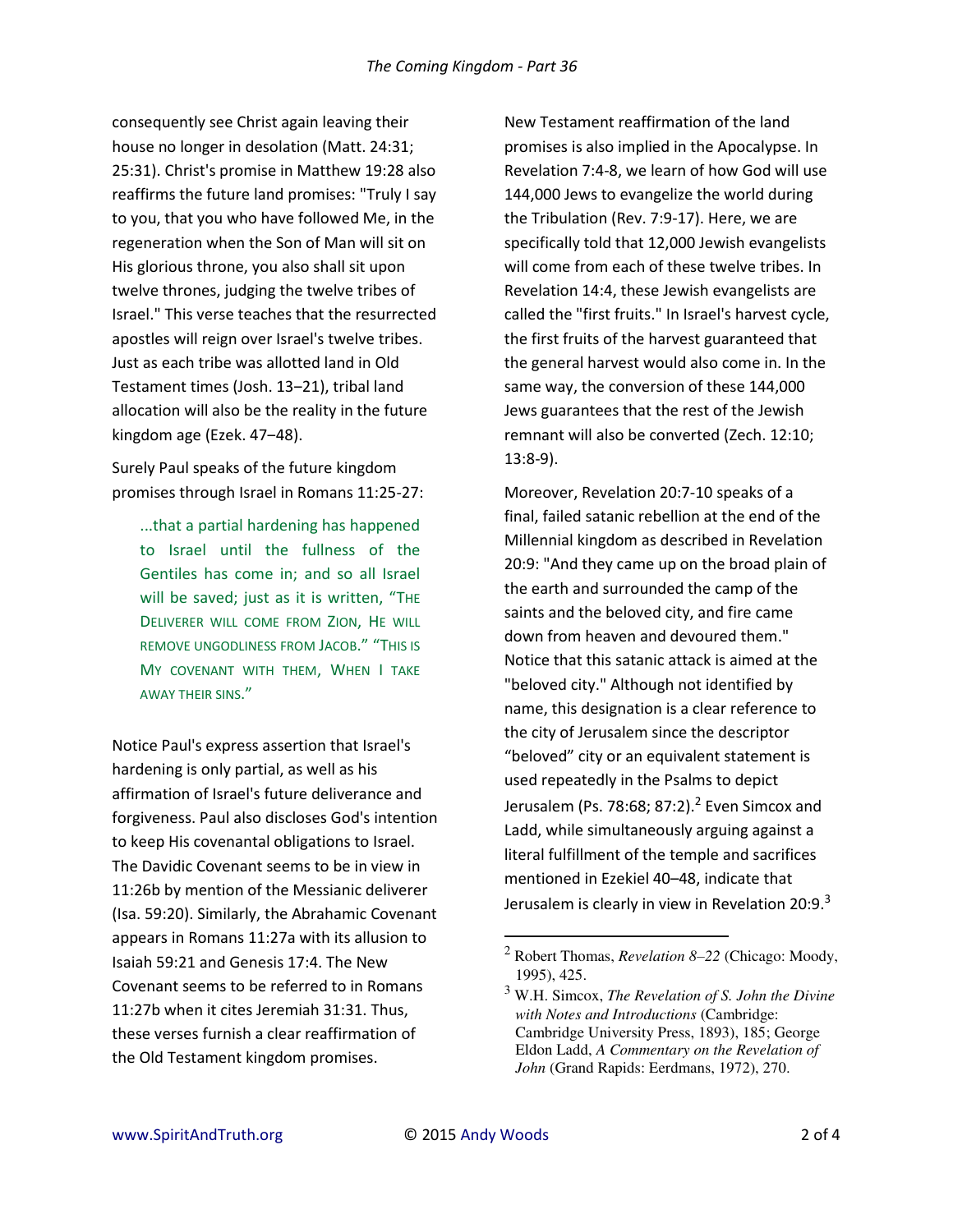The reason that Satan attacks Jerusalem in this final battle is because God, during the Millennial kingdom, will fulfill His promise of making Israel and Jerusalem head over the nations (Deut. 28:13; Isa. 2:2-3; Zech. 14:16- 18). Because Israel in general and Jerusalem in particular will be the headquarters or the nerve center of the Millennial kingdom, this special city will become the object of Satan's wrath during this final battle. Robert Thomas explains, "At the end of the Millennium that city will be Satan's prime objective with his rebel army, because Israel will be a leader among the nations."<sup>4</sup> Finally, it is interesting to note that the gates in the eternal city or the New Jerusalem will be named after the twelve tribes of Israel (Rev. 21:12). Such naming seems to once again reaffirm God's intention to fulfill all that He has purposed to do through His covenanted nation Israel.

In sum, while it is true that that the New Testament is not as clear as the Old Testament on the subject of God's future kingdom promises through Israel, the "kingdom now" theologian errs in asserting that the New Testament is completely silent on this matter. As has been demonstrated, the New Testament reaffirms God's Old Testament kingdom promises at several junctures. However, even if the New Testament remained silent on this matter, that fact in and of itself would be insufficient to establish "kingdom now" theology. Mere silence of the New Testament should not be equated with an overt cancellation.

### **FOCUS UPON THE ETERNAL STATE**

Other "kingdom now" theologians note how the New Testament writers seem to focus the believers' hope on the New Jerusalem and the Eternal State rather than Christ's earthly kingdom (Gal. 4:26; Heb. 11:10, 16; 12:22; 2 Pet. 3:13). According to this argument, such a focus conveys a cancellation of the earthly kingdom promises. According to the Knox Seminary Open Letter to Evangelicals:

Simon Peter spoke of the Second Coming of the Lord Jesus in conjunction with the final judgment and the punishment of sinners. Instructively, this same Simon Peter, the Apostle to the Circumcision, says nothing about the restoration of the kingdom to Israel in the land of Palestine. Instead, as his readers contemplate the promise of Jesus' Second Coming, he fixes their hope upon the new heavens and the new earth, in which righteousness dwells.<sup>5</sup>

However, this view again represents an argument from silence since nowhere in these Eternal State passages do we find an overt cancelation of the Old Testament kingdom and land promises. Moreover, the New Testament's emphasis on the Eternal State may even represent a tacit reaffirmation of the land promises since they will chronologically precede the establishment of the Eternal state (Rev. 20:1-10; 21-22). Mark Hitchcock explains:

Christ will rule over His kingdom on this present earth for one thousand years,

 $\overline{a}$ 

 $\overline{a}$ 

<sup>&</sup>lt;sup>4</sup> Robert L. Thomas, "A Classical Dispensationalist View of Revelation," in *Four Views on the Book of Revelation*, ed. C. Marvin Pate (Grand Rapids: Zondervan, 1998), 207.

<sup>&</sup>lt;sup>5</sup> <http://www.bible-researcher.com/openletter.html>